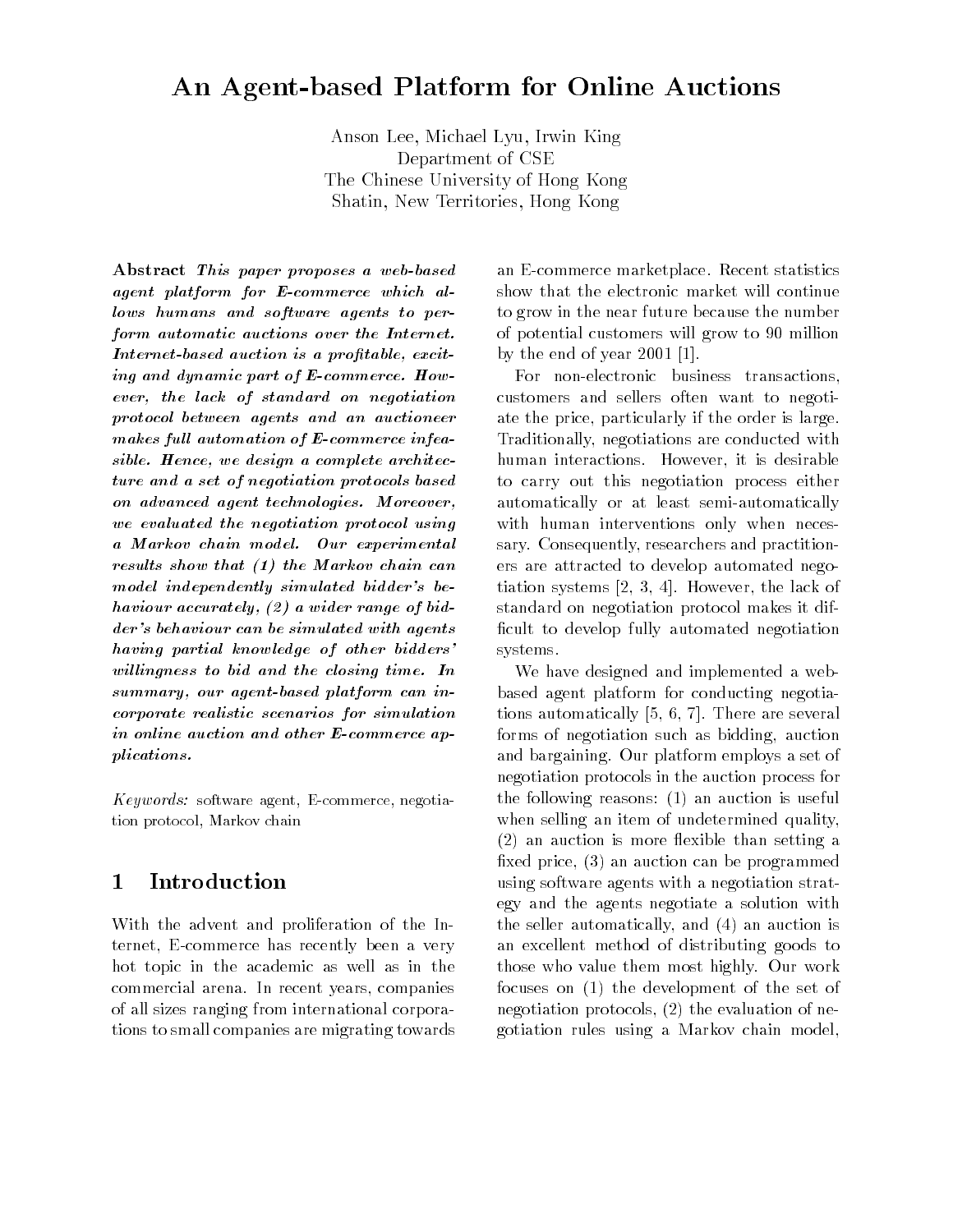

Figure 1: The system architecture.

and (3) the implementation of software agents which can analyze information and respond to changing market conditions quickly.

This paper is organized as follows. Section 2 will introduce the multi-agent platform. Section 3 will describe using Markov chain as a baseline approach to model the negotiation phase. Section 4 will present our experimental investigation and results. Conclusion of the paper is provided in Section 5.

### $\overline{2}$ 2 The Multi-Agent Platform for Online Auction

## 2.1 System Architecture

Our platform is a multi-agent system in which three semi-autonomous agents interact or work together to perform a user's goal. They are the Buyer Agent(BA), Seller Agent(SA) and Database  $Agent(DA)$ . Figure 1 shows the complete system architecture and the relationships between the platform and client computers.

In the proposed web-based platform, sellers and buyers should register in our registry before using our automated negotiation service. An SA will be created for the seller, and a BA will be created for the buyer. Both will be registered in the agent registry database. After that, potential sellers can advertise information about their goods and services on our web site. The product information is stored in one of the databases until the completion of the auction process. Buyers can browse advertisements and identify potential sellers through their web browser.

## 2.2 Roles of the Agents

A buyer initiates the negotiation phase by issuing an initial negotiation request to the BA. The BA requests for product or services specications from the buyer. The BA queries the product description database and the agent registry for the list of SAs that may satisfy the buyer's interest. The buyer chooses one of the potential SAs from the list and species the maximum and minimum bid. The BA stores the buyer's preferences into the database and sends a start-negotiation request to the SA. After that, the BA will negotiate with the SA with the English ascending-bid auction which will be described in Section 2.3. During the negotiation phase, the BA is responsible for con firming the placement of a bid to the buyer and notifying the buyer when he is no longer the current winner.

The SA receives seller's request for the product or service he wants to sell and advertises the request to the product description database. After that, it will wait for the initial negotiation request from any BAs. The SA plays as an auctioneer and negotiates with the BA until the completion of the auction or the auction is terminated by the buyer. During the auction process, the SA assumes (1) the seller sells a single item, (2) the seller does not advertise future auctions or items, and (3) the auction process closes at a preset time which does not depend on the auction activity. The SA is also responsible for notifying the buyer after the auction has closed.

The DA manages the databases including the Product Description, the Agent Registry, and the Buyer Preferences. The Product Description database stores the specification of the seller's product or services with the following attributes: seller name, product name, reserve price, minimum price minimum bid in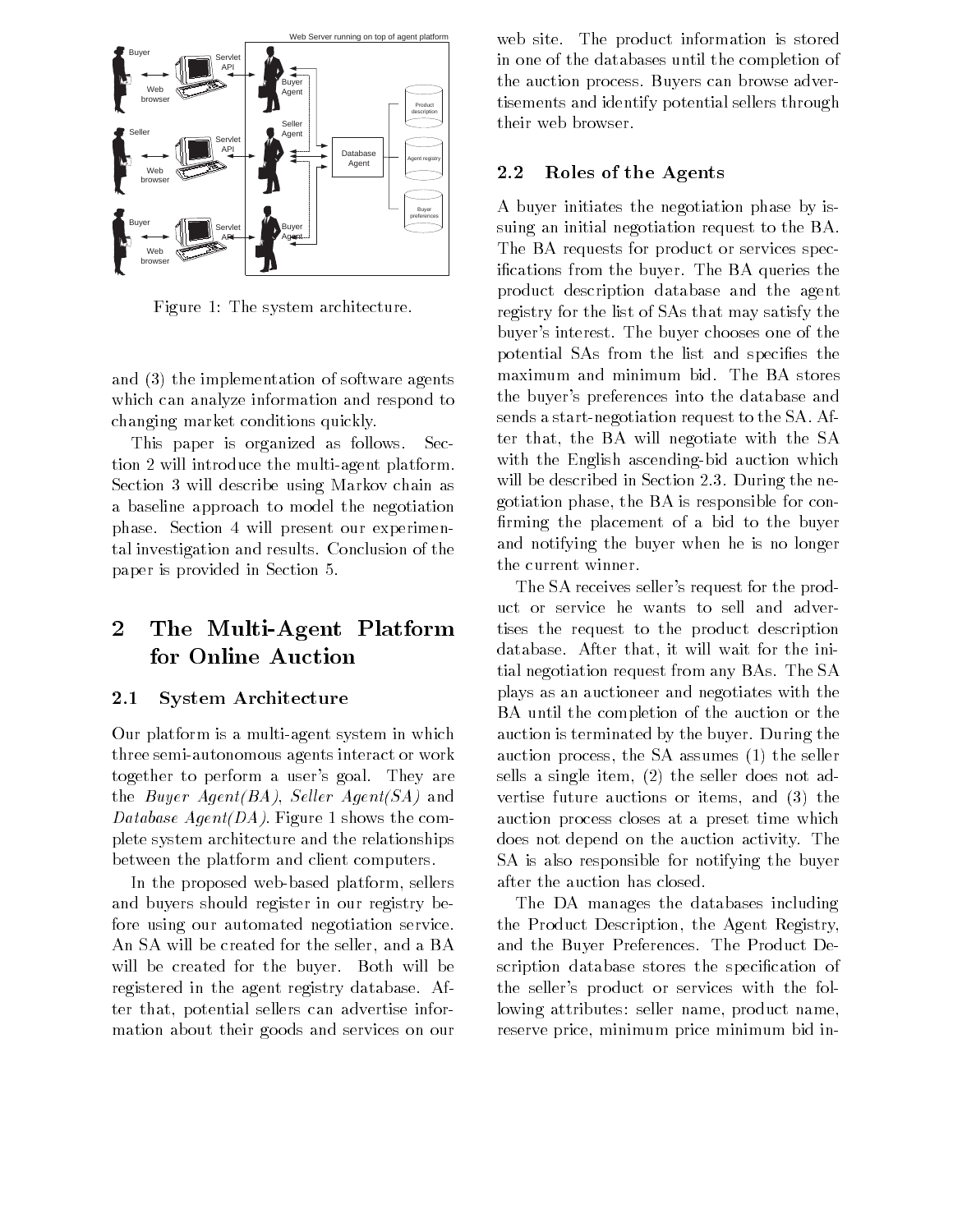crement, closing time and comments.

The Agent Registry is a yellow page for the DA. The content of Agent Registry is agent's name, agent's type, and agent's data. The agent name composes of the IP address of the buyer or seller and the creation time of that agent. The agent type specifies the agent's role and the agent data stores temporary values.

The Buyer Preference database is designed for the BA. It stores the negotiation strategy of the buyer such as the minimum bid, the minimum bid increment, and the maximum bid. The BA will follow these negotiation constraints until an agreement is reached or the auction process is terminated by the seller or the buyer.

## 2.3 Negotiation Protocol

An automated negotiation takes place when the negotiation phase is performed by an intelligent software agent programmed with a negotiation strategy. Our platform uses auction as the negotiation protocol and applies the English ascending-bid auction as the auction format. This type of auction is the most common format used by Internet auctioneers because it is relatively easy for bidders to participate. According to a survey conducted in 1999 [1], 121 out of 142 sites used English ascendingbid auction and their revenue was higher than that from other sites using Dutch, sealed-bid or double auctions.

#### 3 3 The Markov Chain Model

The negotiation phase is a complex decision making process and it is dominated by the SA and BA. Therefore, we need a systematic and justiable mathematical model to evaluate the behaviour of the SA and BA. Carrie and Segev [8] proposed a mathematical model to simulate the negotiation phase of English auction. It models the auction in terms of a Markov chain on a state space defined by the current price of the item and the number of bidders. The model was developed using a combination of stochastic modeling techniques

Table 1: Transition probabilities of different states.

| <b>State Transition</b>                 | Probability                                                |
|-----------------------------------------|------------------------------------------------------------|
| $A_t(p,L) \rightarrow A_{t+1}(p,L)$     | $\frac{A}{\Delta x + L} F(p)$                              |
| $A_t(p, L) \to A_{t+1}(p + c, L + 1)$   | $\frac{\lambda}{\lambda}$ $\frac{\lambda}{\lambda}$ $F(p)$ |
| $A_t(p, L) \to A_{t+1}(p, L-1)$         | (2)                                                        |
| $A_t(p, L) \rightarrow A_{t+1}(p+c, L)$ |                                                            |

and actual Internet auction data from Onsale, Inc. It can be used to predict the price trajectory and the final selling price of an online auction under some assumptions.

The sequence of auction events in the model is as follows: (1) New bidders arrive at the auction site; (2) New bidders view the current price of  $p$ . They should offer the going price of  $p + \$ c to become the next winner or drop out of the auction; (3) If the bidder is unwilling to pay the going price, he drops out of the auction; (4) If the bidder is willing to pay the going price, he places a bid for  $p + \csc(5)$  If the new bidder bids successfully, the auctioneer registers the new winner and updates the current price with the going price,  $p + \text{\$c}$ ; (6) The previous winner is now bumped to the orbit queue to join any others there; (7) The orbit queue contains all previous winners who have been bumped; and (8) A previous winner from the orbit queue awakens and visits the auction site, viewing the new current price.

The state of the negotiation phase can be described by  $A_t(p, L)$  where t is the event index,  $p$  is the current price and  $L$  is the number of bidders in the orbit queue. It can be calculated from the equations in Table 1.

In Table 1,  $F(p)$  is the cumulative distribution function (CDF) of bidder valuations for an item,  $\lambda$  is the arrival rate of the new bidders,  $\mu$ is the departure rate of a bidder who awakens from the orbit queue and revisits the auction,  $G(p)$  is the conditional CDF approximating the bidder's willingness to pay a price  $\leq p$  for an item,  $\overline{F}(p)=1-F(p)$ , and  $\overline{G}(p)=1-G(p)$ .

With the use of the transition probabilities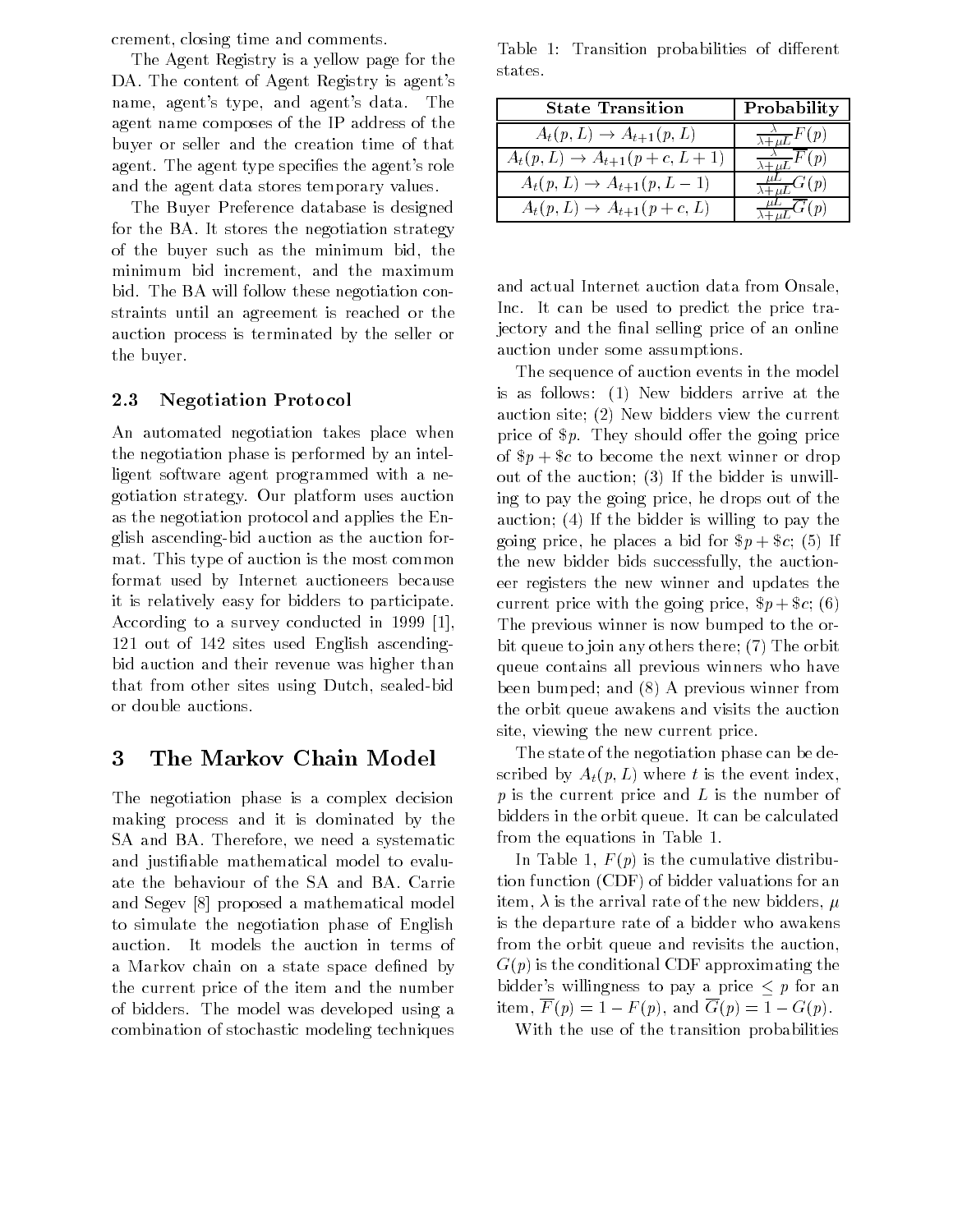in Table 1, we can compute the expected revenue of the auction process over a fixed time interval and use the results to demonstrate the behaviour of the software agents, and compare the outcome obtained from the agentbased simulations against that provided by the Markov chain model.

#### **Experimental Results** 4

The following experimental results focus on comparing the expected revenue calculated by the Markov chain model and the one simulated by the software agents. We want to (1) know whether the behaviour of the SA and the BA are modeled properly, (2) measure the performance of the negotiation protocol, and  $(3)$  find out the limitations of the Markov chain model.

#### $4.1$ Simulation Environment

The Markov chain model is a good tool to model simple bidder's behaviour. On the other hand, simulation presents a particularly attractive computional alternative for investigating online auction because it averts the need for overly restrictive assumptions and because it can model a wider range of bidder's behaviour than Markov chain model can cope with. Therefore, we developed a platform to provide a simulation environment for the BAs and SAs to run the negotiation phase automatically. The expected revenue simulated by the software agents will be discussed later.

The simulation environment runs on a PC with a 300MHz PII Intel CPU, 128Mb memory and a 12Gb harddisk. The experimental results are generated with the following assumptions: (1) BAs are independent to each other, meaning that they will not have any interactions, (2) The negotiation phase runs a singleitem auction, (3) The SA will not advertise future items and does not contain any purchasing history. Input parameters are the arrival rate of BAs, the minimum bid increment, the reserved price of the item, the maximum bid of each BA, the probability of the BA's willingness to pay the bid, and the closing time of the

Table 2: Parameter value of Experiment One (Markov Chain Model).

|             | Parameter      |                |      |     | Value                                    |     |     |
|-------------|----------------|----------------|------|-----|------------------------------------------|-----|-----|
|             | λ              |                |      |     | 1                                        |     |     |
|             | $\mu$          |                |      |     | 1/3                                      |     |     |
|             |                | $\overline{c}$ |      |     | 1                                        |     |     |
|             | r              |                |      |     | 1                                        |     |     |
|             |                |                | time |     | 20 rounds                                |     |     |
| Probability | $0.4 -$<br>0.2 |                |      |     |                                          |     |     |
|             |                |                |      |     |                                          |     |     |
|             | 0              | \$0            | \$1  | \$2 | \$3<br>Maximum dollars<br>willing to pay | \$4 | \$5 |

Figure 2: CDF of bidder valuations for an item.

auction process.

### 4.2 Experiment One: A small auction

First, we use the Markov chain model to calculate the expected revenue with the parameter settings described in Table 2 and the CDF of bidder valuations for an item shown in Figure 2.

Based on the previous assumptions, we then try to compare the expected revenue with the one simulated by our software agents with the same parameter settings as shown in Table 3. Figure 3 shows the expected revenue calculated by the Markov chain model and the expected revenue simulated by the software agents from an initial revenue of \$0 to the final revenue of \$5.

## 4.3 Experiment Two: A large auction

In this experiment we test the scalability of the maximum bid. A single-item auction with a maximum bid of \$5 is considered small. Therefore, we try to apply the Markov chain model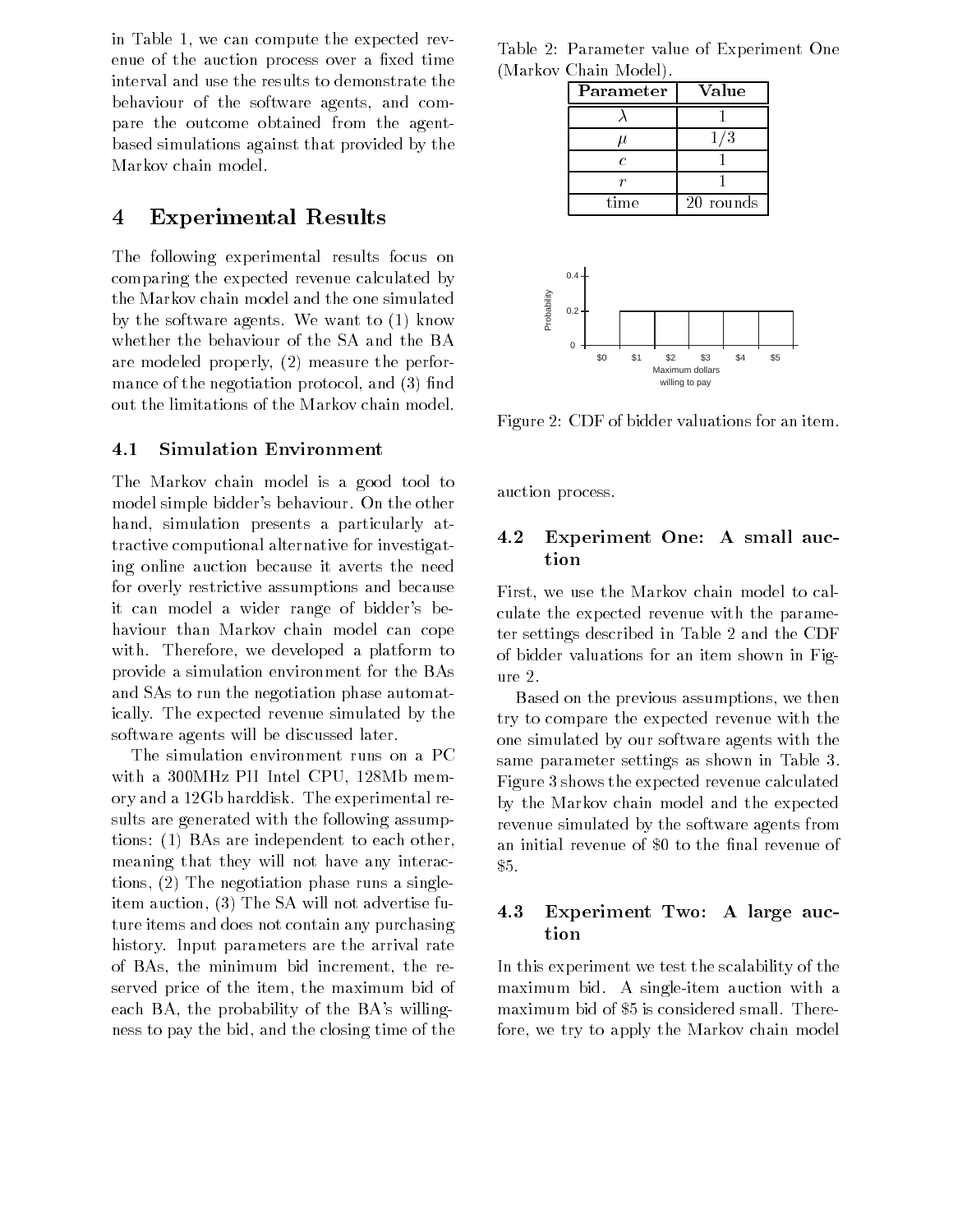| Param-           | Description          | Value     |
|------------------|----------------------|-----------|
| eter             |                      |           |
| $\lambda$        | arrival rate of      |           |
|                  | Possion process      |           |
| $\epsilon$       | minimum bid          | 1         |
|                  | increment            |           |
| $\boldsymbol{r}$ | reserved price       | 1         |
|                  | of the item          |           |
| $max\; bid$      | maximum bid          | 5         |
|                  | of each BA           |           |
| prob             | probability of       | According |
|                  | the BA's willingness | to Figure |
|                  | to pay the bid       | 2         |
| t.               | closing time of      | 20        |
|                  | the auction process  | rounds    |
| $\boldsymbol{n}$ | number of BAs        | 10        |

Table 3: Parameter value of experiment one (Simulation Environment).

and the software agents to a similar auction process but with a larger maximum bid of \$10 and a longer auction time. Figure 4 shows the simulation result.

We find that the curves of the expected revenue are close to each other. They grow exponentially and tend to the asymptote of the maximum expected revenue. Therefore, we believe that the behaviour of the SA and the BA is well modeled by the Markov chain and does not affect by the size of the maximum bid and



Figure 3: Expected revenue over time for a small auction.



Figure 4: Expected revenue over time for a large auction.

the auction duration.

### 4.4 Experiment Three: Partial knowledge on other bidders

Next, we try to model a wider range of bidder's behaviour. In the previous experiments, we assume BAs are independent to each other with no interactions between them. Now, we want to give them partial knowledge: (1) each of them knows the bid paid by the others, and (2) each of them knows the probability of other's willingness to bid. In the auction process, the following strategy is used: When a BA is interested in bidding for an item, and it knows that no other BAs are willing to bid, the BA will raise the current bid only by the minimum bid increment. However, if there are other competitors, the BA wll compare their bids and find out the maximum bid. Then, if it is still willing to bid, it will offer a new bid which is the maximum bid among other BAs plus the minimum bid increment. This complex strategy cannot be modeled by the Markov chain approach, but it can be simulated by our agents-based platform. Figure 5 shows the simulation result.

If we compare the result with the expected revenue calculated by the Markov chain model in Experiment One, we find that the curve simulated by our platform grows and approaches to the asymptote faster than the one predicted by the Markov chain model. This indicates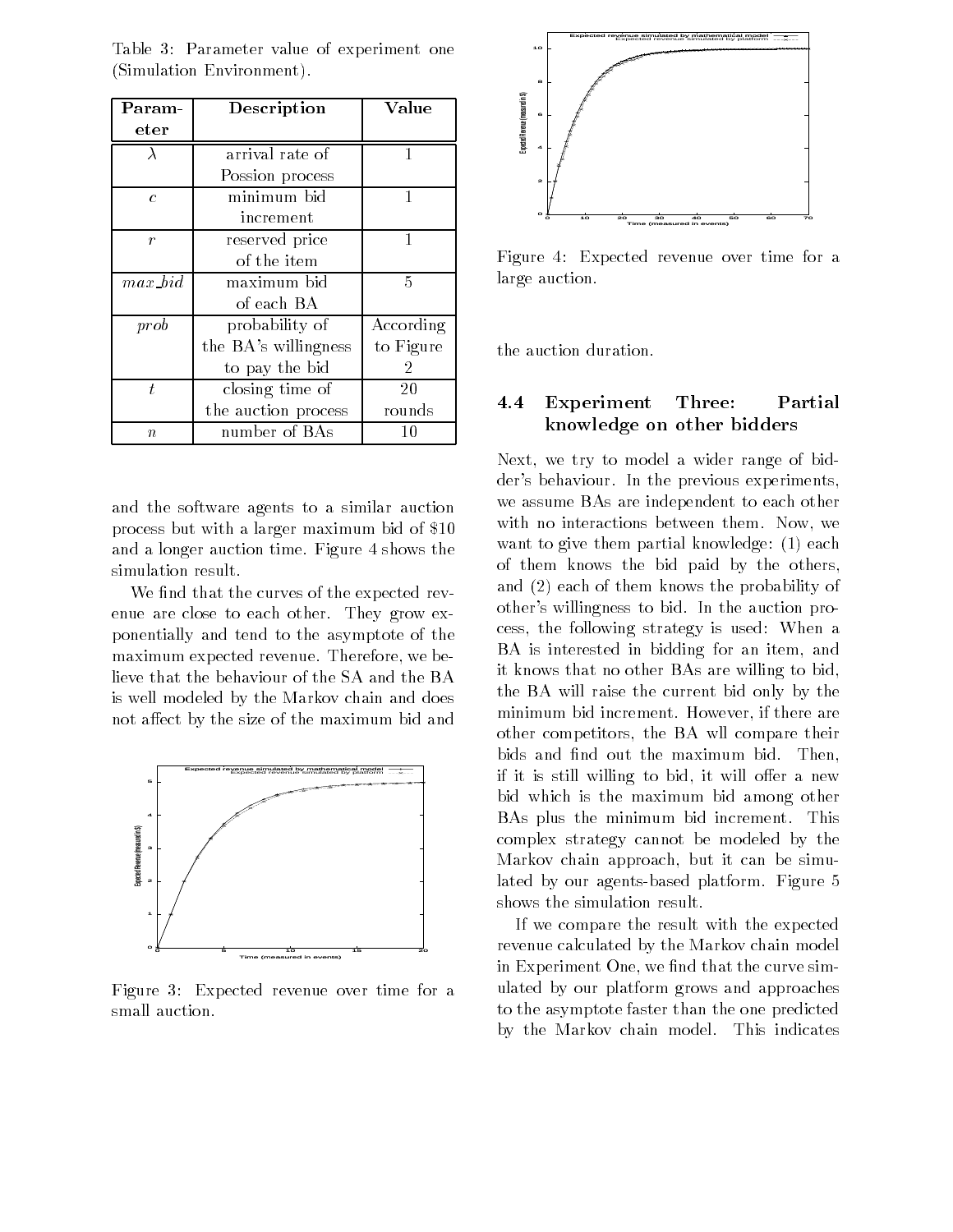

Figure 5: Revenue vectors under partial knowledge of other bidders.



Figure 6: Revenue vectors under partial knowledge of closing time.

that the auction process will speed up due to the partial knowledge about other bidders in the new bidding strategy.

### $4.5$ 4.5 Experiment Four: Partial knowledge on closing time

In this experiment, we want to show that the expected revenue is affected by the closing time of the auction process. We try to increase the probability of willingness to bid towards the end of the auction process. Again, the Markov chain model will become extremely complicated to model this behaviour, but our agent-based platform can simulate the results rather easily and faithfully. Figure 6 shows the simulation result.

The experimental result shows that our agent-based platform can model a common

phenomenon as in the real auction, i.e., bidders are unwilling to make new bids in the middle of the auction process, but they will submit bids at the very last moment. Figure 6 indicates that the growth of the expected revenue is divided into two phases. In the first phase, the expected revenue grows as usual, but it stops growing in the middle of the auction process. The second phase is triggered by the approaching closing time of the auction process when bidders are actively taking bids, and the revenue grows at a fast speed toward the expected maximum bid.

## 4.6 Comparisons and Discussions

From the above experimental results, we find that the analytical approach based on the Markov chain model has some limitations:

- It does not allow bidders to interact with one another.
- It does not consider the case where the market value of the item may decline over time. In this case, a depreciation term should be included.
- It cannot model whether the auctions run on a weekend or a weekday, if the results can be distinguished.

On the other hand, the advantages of our agent-based simulation environment are:

- It does well in approximating the expected revenue in a single-item auction.
- It allows the analyst to easily scale up the auction complexity in the agent-based simulation with a higher maximum bid value and more bidders, while the result still matches well with that obtained from a mathematical analysis.
- It can model simple as well as complex bidder's behaviour and the assumptions used in the simulation are realistic.
- It can be applied to other complex scenarios in an auction process. For example,